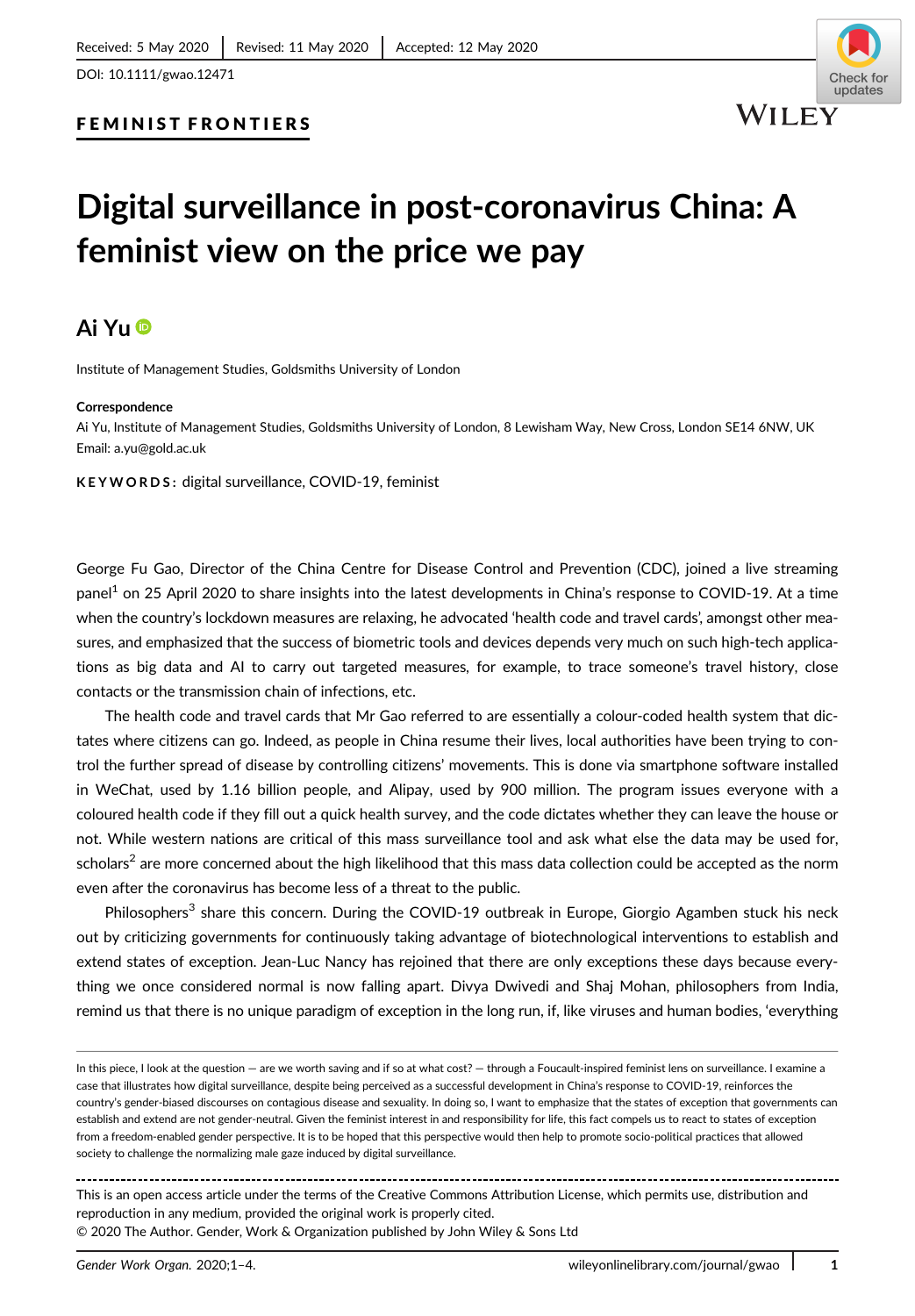learns to live with everything else'. They then point out that the term 'biopolitics' takes its stand from the assumption of nature's temporality, and thus neglects what looks like disaster from the standpoint of our interest in life and the responsibility that we assume for saving it. This raises the serious question: are we worth saving, and if so, at what cost?

In what follows, I look at this question through a Foucault-inspired feminist lens on surveillance. I examine a case that illustrates how digital surveillance, despite being perceived as a successful development in China's response to COVID-19, reinforces the country's gender-biased discourses on contagious disease and sexuality. In doing so, I want to emphasize that the states of exception that governments can establish and extend are not gender-neutral. Given the feminist interest in and responsibility for life, this fact compels us to react to states of exception from a freedom-enabled gender perspective. It is to be hoped that this perspective would then help to promote sociopolitical practices that allowed society to challenge the normalizing male gaze induced by digital surveillance.

According to Heilongjinag Provincial CDC, a confirmed case of COVID-19 was identified in Haerbin on 9 April, thanks to 'cluster tracing and big data comparisons'.<sup>4</sup> While the patient, Mr X, showed symptoms, his son Mr A, Mr A's girlfriend Ms B, Ms B's daughter Ms C and Ms C's boyfriend Mr D were confirmed as asymptomatic cases. It turned out that Ms C might have been infected by her downstairs neighbour, a postgraduate student E, who was reading for a degree at a US university. An officer from Haerbin CDC later revealed more details in a media briefing: E flew from New York to Haerbin on 19 March 2020 and was then asked to remain self-isolated at home for 14 days. E tested negative on both 31 March and 3 April and has led a normal life ever since.

Ms C's personal and private information, including her full address and travel history were included in Haerbin CDC's coronavirus updates and briefings,<sup>5</sup> while Ms B and her boyfriend Mr A were criticized for 'not cooperating in the investigation' and 'concealing information about their health status, travel history and the people who they had contacted'. They were thus believed to violate the 'Criminal Law of the People's Republic of China' and the 'Law of the People's Republic of China on the Prevention and Treatment of Infectious Diseases', and were told that 'the police and security organizations [would] hold them legally accountable' for their actions.

In the following days, information on Ms  $C$  — her name, age, profession, national ID number, her selfies and the video clips posted on her social media accounts — were quickly put together by netizens through the so-called 'cyber manhunt' approach. When the China Central Television's 'CCTV news' (its official Weibo account) mentioned in a tweet that E was a man, many media articles began to speculate about the relationship between him and Ms C. This tweet was immediately reposted by other media outlets (e.g., Global Times, thepaper.cn), but has recently been deleted. In a widely circulated online article,<sup>6</sup> 'a contact map' was drawn to show how Ms C had been infected and had then spread the virus to more than 17 people. Ms C was accused of having an affair with E behind her boyfriend's back. The sarcastic catchphrase 'Haerbin love story' was coined to account for the spread of the virus. At the same time, Ms B was also subjected to a 'cyber manhunt' and mocked for having a boyfriend at her age (54!). In a different article, Ms C was described as 'pretty', 'unemployed', but 'rich', because her mother owned several properties in the city. Ms B, in contrast, was described as someone who 'gave birth to her daughter when she was only 20'.

On 15 April, the 'Haerbin love story' took a dramatic and unexpected turn when Haerbin CDC revealed at a press conference that E was in fact a woman. According to the health authority, Ms E and Ms C had not known each other, but had shared a communal elevator, which may have encouraged the virus to spread. The fact that they lived only one floor apart was also cited as an epidemiological link in view of the structural conditions of the apartment building where they live. After the press conference, a small handful of content producers on social media maintained that Ms C and Ms E were in a relationship, this time, as a lesbian couple. The mainstream media and major social media networks nonetheless remained collectively silent on the issues at stake: (i) why was Ms E misdescribed as a man?; (ii) why was Ms C's personal and private information revealed to the public when this kind of information had nothing to do with preventing and controlling disease?; and (iii) was there any evidence against Ms B that held her legally accountable for anything whatsoever?

The three questions above are closely related to digital surveillance. Clearly, digital surveillance is a particularly effective form of social control during a global pandemic because it takes hold of people at the level of their bodies,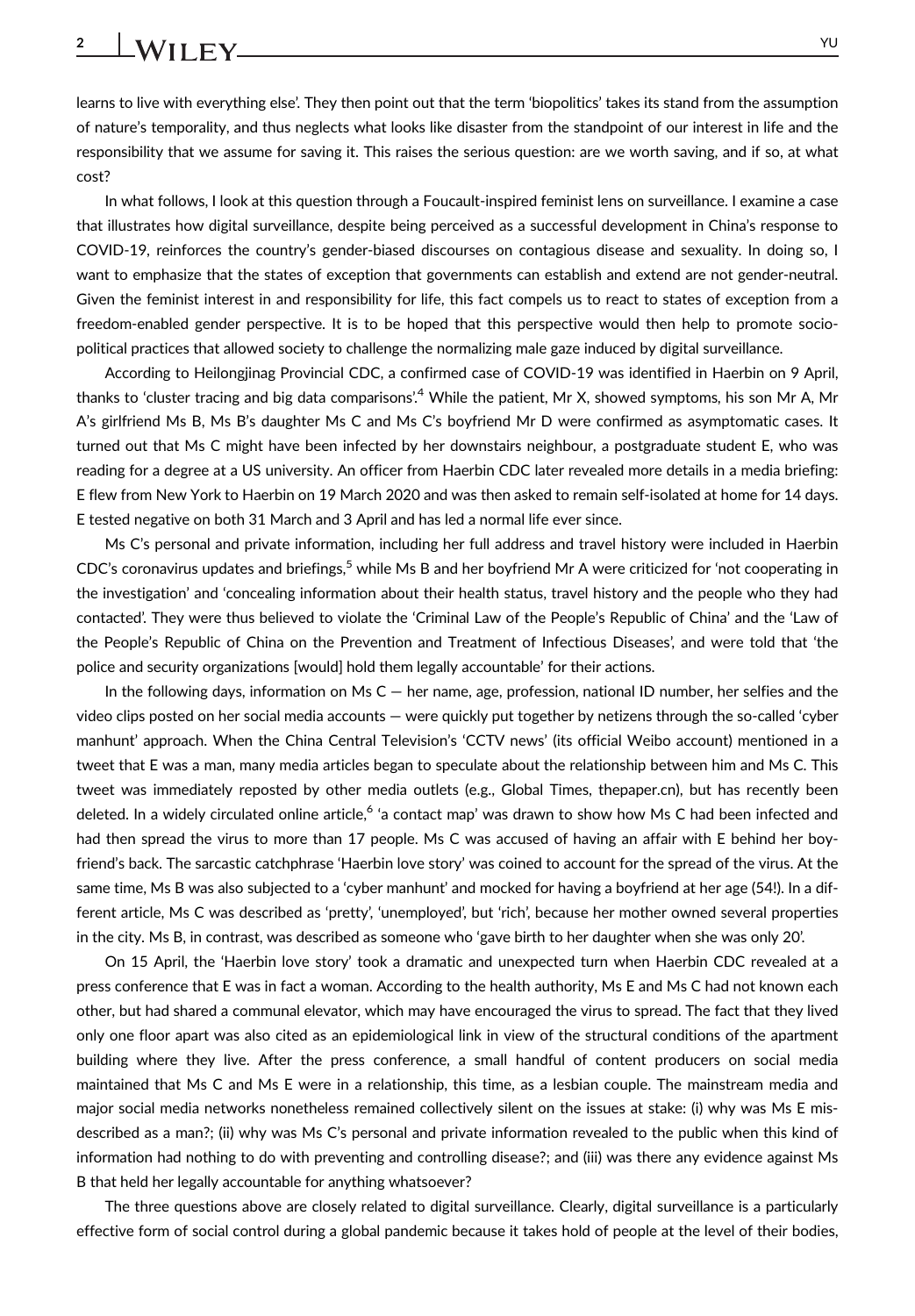## gestures, desires and habits to create individuals who are willing to take (or to avoid) certain subjective positions. In the case of Ms B and Ms C, they were condemned for not taking to an extreme the practices to which they would subject themselves in their efforts in a time of pandemic to comply with the norms of a fantasized feminine citizen: a self-disciplined woman in a stable and legally recognized relationship, who would never cause the authorities any trouble. The authorities and their accomplices (netizens), on the other hand, can always exercise a male gaze over female citizens such as Ms B and Ms C. This male gaze exercises a presumed right to make normalizing judgements concerning the behaviours of women in a specific category: unmarried, unemployed, socially or sexually active, etc. These judgements are embedded in the dominant discourses on, for example, the nature of contagious disease and of sexuality.

What seems most alarming is the fact that the Chinese government and public health authorities at all levels will never ever admit that digital surveillance is somehow related to gender. This non-relationship, however, is still a relationship, according to Foucault (1980): one of a deeper sort. For example, Ms E was taken to be a man, and this was plainly a mistake. The authorities may keep silent about it, pretending that it was an unintended error of little importance — but isn't this 'unintended' slip just a sign of the collective unconscious? After all, it may well be convenient to present Ms E as a man, if we recall that digital surveillance in China presupposes a male gaze. In fact, for the sixth year in a row, China has slipped down the rankings of the World Economic Forum's<sup>7</sup> global index for the gender gap. Its gender gap has widened just when other countries are closing theirs. China ranked  $57<sup>th</sup>$  in 2008 and is now  $106<sup>th</sup>$ .

Indeed, when digital surveillance becomes powerful enough to extend to self-reflection and self-consciousness, it can serve as one of the mechanisms that link the macro-issues of gender oppression to the micro-level of gendered practices and relations. While the health code and travel cards alike may expand an individual citizen's capacity for self-knowledge and self-care in a time of COVID-19, it nonetheless opens the door to unprecedented levels of biometric surveillance, extends the regulatory mechanisms of public health authorities, and augments the cooperation of bio-power and patriarchal power.

If we take digital surveillance seriously from a feminist viewpoint, we perhaps would want to help women in China shed their subordinated status by practising what the feminist scholar Wendy Brown, inspired by Foucault, called the 'politics of resistance'. By insisting that freedom needs more than being liberated from domination, Foucault points to the importance of establishing new patterns of behaviour, attitudes and cultural forms that work to empower the vulnerable and, in this way, to ensure that mutable relations of power do not congeal into states of domination. Brown (1995, p. 49) therefore argues for political practices that seek to cultivate socio-political space in which dominant social and political norms can be questioned and the nature of the good for women can be discussed in a specific context. The creation of such democratic space for discussion will then contribute to teaching us how to have public conversations with each other and enable us to argue about a vision of the common good from our diverse perspectives rather than from some assumed common identity  $-$  a fantasized image of the female citizen  $-$  in fighting against a global pandemic.

#### **ACKNOWLEDGEMENT**

The author would like to thank Professor Alison Pullen and Professor Badu Ozkzanc-Pan for the inspiration and encouragement all along.

### **DECLARATION OF CONFLICTING INTERESTS**

The author declared no potential conflicts of interests with respect to the authorship and/or publication of this article.